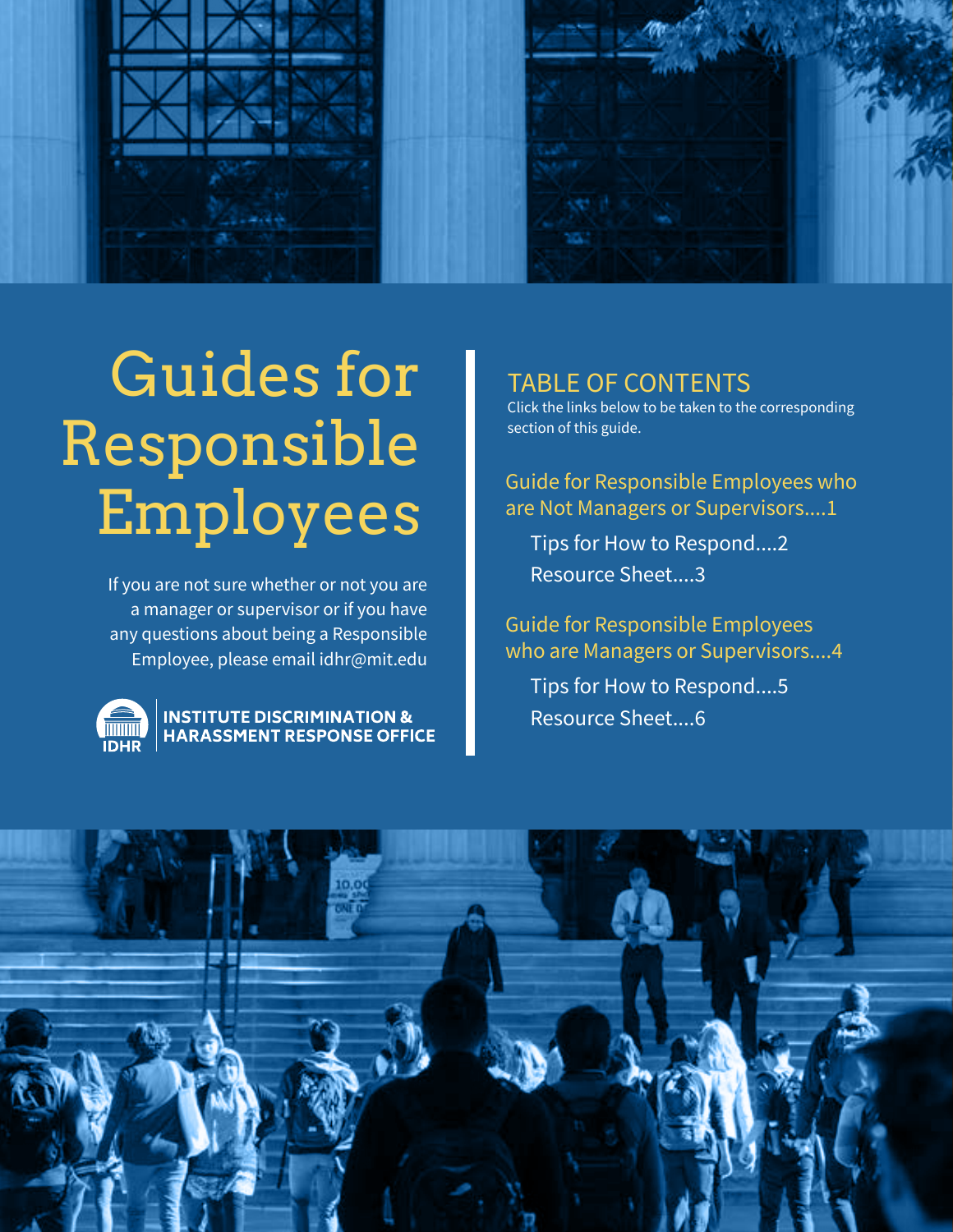# Guide for Responsible Employees **who are Not Managers or Supervisors**

# **What does "Responsible Employee" mean?**

"Responsible Employee" is the term the Institute Discrimination & Harassment Response Office (IDHR) uses to refer to employees who have an obligation to notify IDHR when they are informed of an incident of sexual harassment or sexual misconduct involving an MIT student.

**MIT designates this role to ensure the impacted individual has access to comprehensive information about resources, supportive measures, and resolution pathways.**

At MIT, any employee who is not designated as a "confidential resource" is considered a Responsible Employee with regard to allegations of sexual misconduct and sexual harassment involving students. Examples of employees who are Responsible Employees are listed on the right. If you have a question about whether you are a Responsible Employee, email [idhr@mit.edu.](mailto:idhr%40mit.edu?subject=)

### Responsible Employee Examples

Faculty Student Life Staff Residential Life Staff Graduate Resident Advisors (GRAs) Heads of House Teaching Assistants (TAs) Coaches Office of Graduate Education (OGE) Academic Advisors Student Support Services (S<sup>3</sup>) Deputy Title IX Coordinators

# **What is my obligation as a Responsible Employee?**

Responsible Employees are required to inform the IDHR Office if they learn of incidents of sexual harassment, sexual misconduct, dating and domestic violence, or stalking involving an MIT student.

*To read the full policy about this obligation visit section 9.5.1.5 of MIT's Policies & Procedures: [policies.](https://policies.mit.edu/policies-procedures/90-relations-and-responsibilities-within-mit-community/95-harassment) [mit.edu/policies-procedures/90-relations-and-responsibilities-within-mit-community/95-harassment](https://policies.mit.edu/policies-procedures/90-relations-and-responsibilities-within-mit-community/95-harassment)*



visit **<idhr.mit.edu/reporting-options/responsible-employees>.**

• Calling 617-324-7526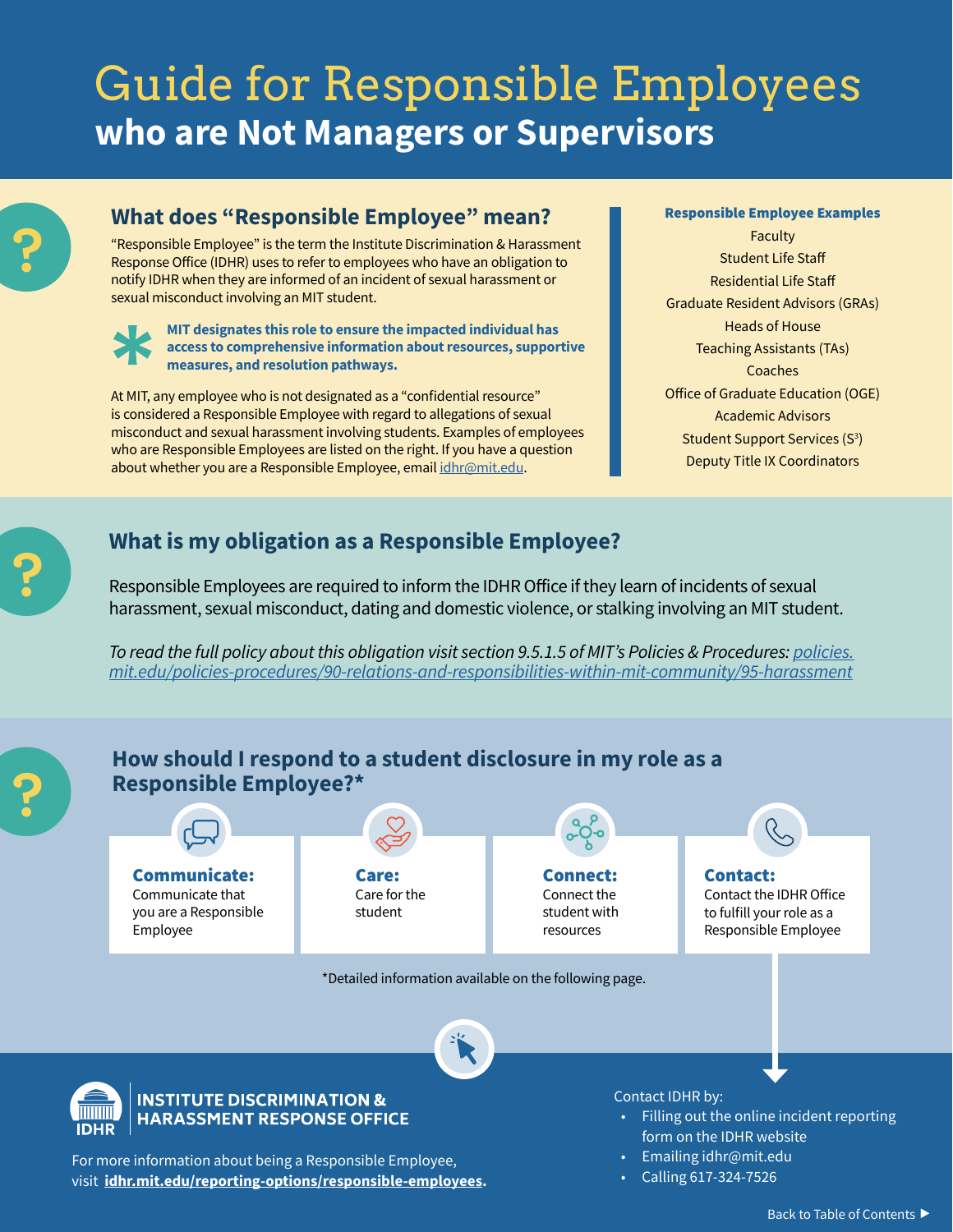

### Communicate that you are a Responsible Employee

Gently interrupt if necessary, to remind the student that you are not a confidential resource.

# **How to Respond Example of what you can say or do**



"Before we continue, it's important you know that in my role at MIT if I learn of any incident of sexual misconduct, I am required to share that with the Institute Discrimination & Harassment Response Office (IDHR) who will then follow up with resources and information. I'm letting you know this so that you can choose how much you want to share with me. I also want to let you know there are confidential resources available to you."

| Care for the student by responding<br>with compassion<br>Listen without judgment and offer your support. It<br>is not your job to investigate, so please don't ask<br>detailed questions of the person disclosing to you. | "I'm sorry this happened. I appreciate you telling me.<br>How can I help?"<br>If the student is in immediate crisis inform them that you<br>can help them get in touch with support resources right<br>away. Resources are listed on the next page.                                                       |
|---------------------------------------------------------------------------------------------------------------------------------------------------------------------------------------------------------------------------|-----------------------------------------------------------------------------------------------------------------------------------------------------------------------------------------------------------------------------------------------------------------------------------------------------------|
| Let them know that you'll notify the IDHR Office and<br>what they can expect next.                                                                                                                                        | "I'm going to inform the IDHR office about what you've told<br>me. They will follow up with you to share information about<br>resources and options available to you. It's completely your<br>choice whether or not to meet with them."                                                                   |
| <b>Connect the student with resources</b>                                                                                                                                                                                 | "There are a number of places you can reach out to for more<br>information and support, including confidential resources. Here<br>is a list of resources (resources outlined on next page) for you. If<br>it would be helpful, I would be happy to help you get in touch<br>with any of these resources." |
| <b>Contact the IDHR Office</b><br>Promptly share what you learned with the IDHR<br>Office                                                                                                                                 | Contact IDHR by filling out the incident reporting form on our<br>website at idhr.mit.edu, by emailing idhr@mit.edu or by calling<br>617-324-7526. Share all details that you know about the incident,<br>including: names, dates, location.                                                              |
|                                                                                                                                                                                                                           | IDHR staff will email the student and invite them to meet and<br>discuss the resources and reporting options available to them.<br>The individual has no obligation to meet with IDHR.                                                                                                                    |

Adapted from Berkeley's Responsible Employee Quick Guide



### **What material or resource can I share with the student?** Learning that someone has experienced sexual



[Brochure](http://idhr.mit.edu/sites/default/files/documents/Web_MIT%20IDHR%20Resources%20for%20Survivors%20Brochure%20v091020.pdf) [Bathroom Sticker](http://idhr.mit.edu/education/materials/bathroom-stickers)

| ı      | ı                        |  |
|--------|--------------------------|--|
| ۲<br>٠ |                          |  |
|        | $\overline{\phantom{a}}$ |  |
|        |                          |  |
|        | . .                      |  |

[Sexual Misconduct](http://idhr.mit.edu/sites/default/files/documents/IDHR%20Sexual%20Misconduct%20Resource%20Sheet%20v6.1.pdf)  Handout

# **Take care of yourself.**

misconduct or other discrimination can be very difficult. Remember that there are resources available to support you as well. Consider reaching out to Violence Prevention & Response (VPR), Boston Area Rape Crisis Center (BARCC), Ombuds Office, or MyLifeServices for support.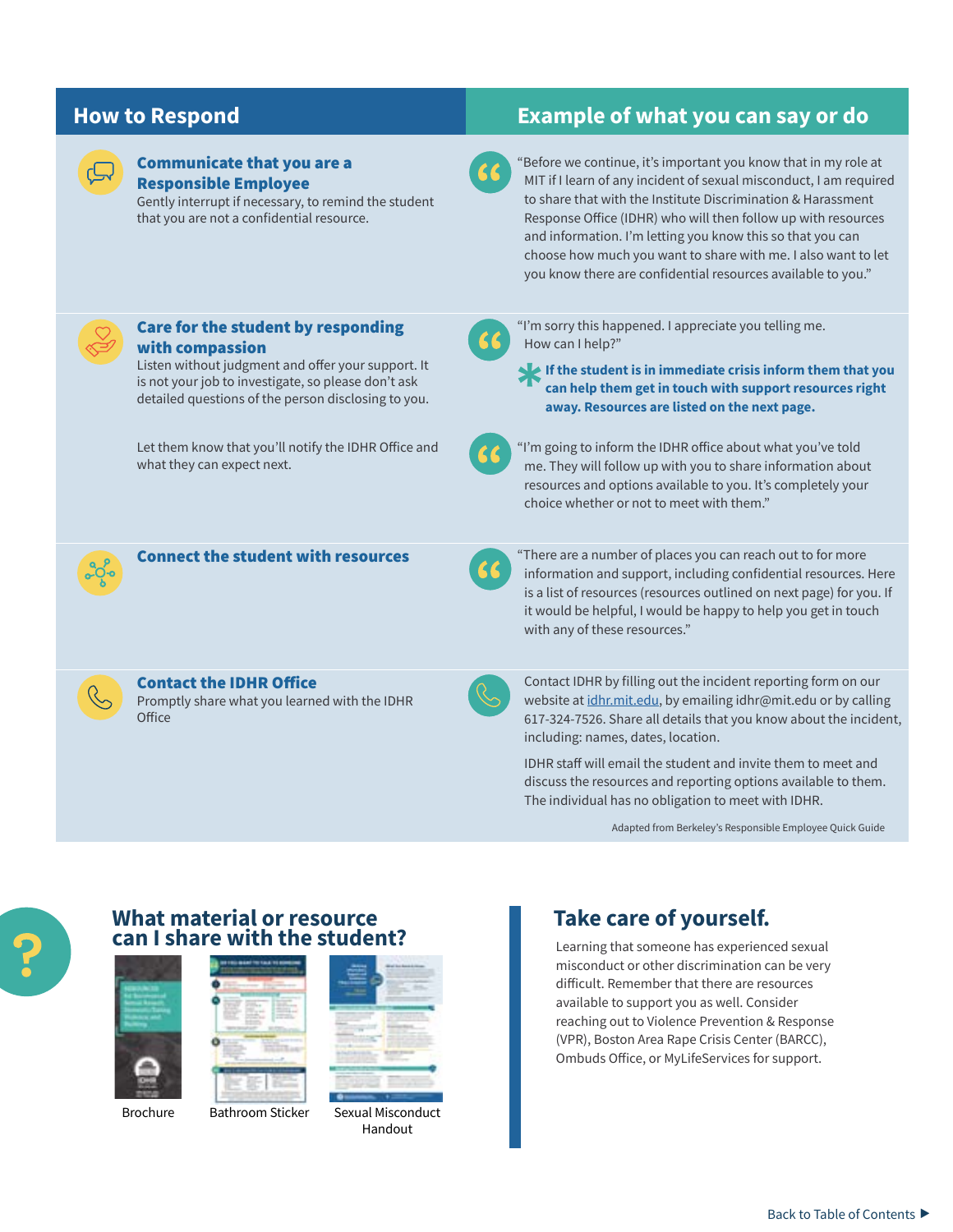

# DO YOU WANT TO TALK TO SOMEONE

**About an incident (recent or former) of sexual assault, sexual harassment, intimate partner violence, or stalking?**



*they have a responsibility to inform IDHR of the incident. IDHR Staff will then reach out to you via email to ask if you would like to meet and learn more about resources and reporting options available to you. You do not have to agree to meet with IDHR staff.*

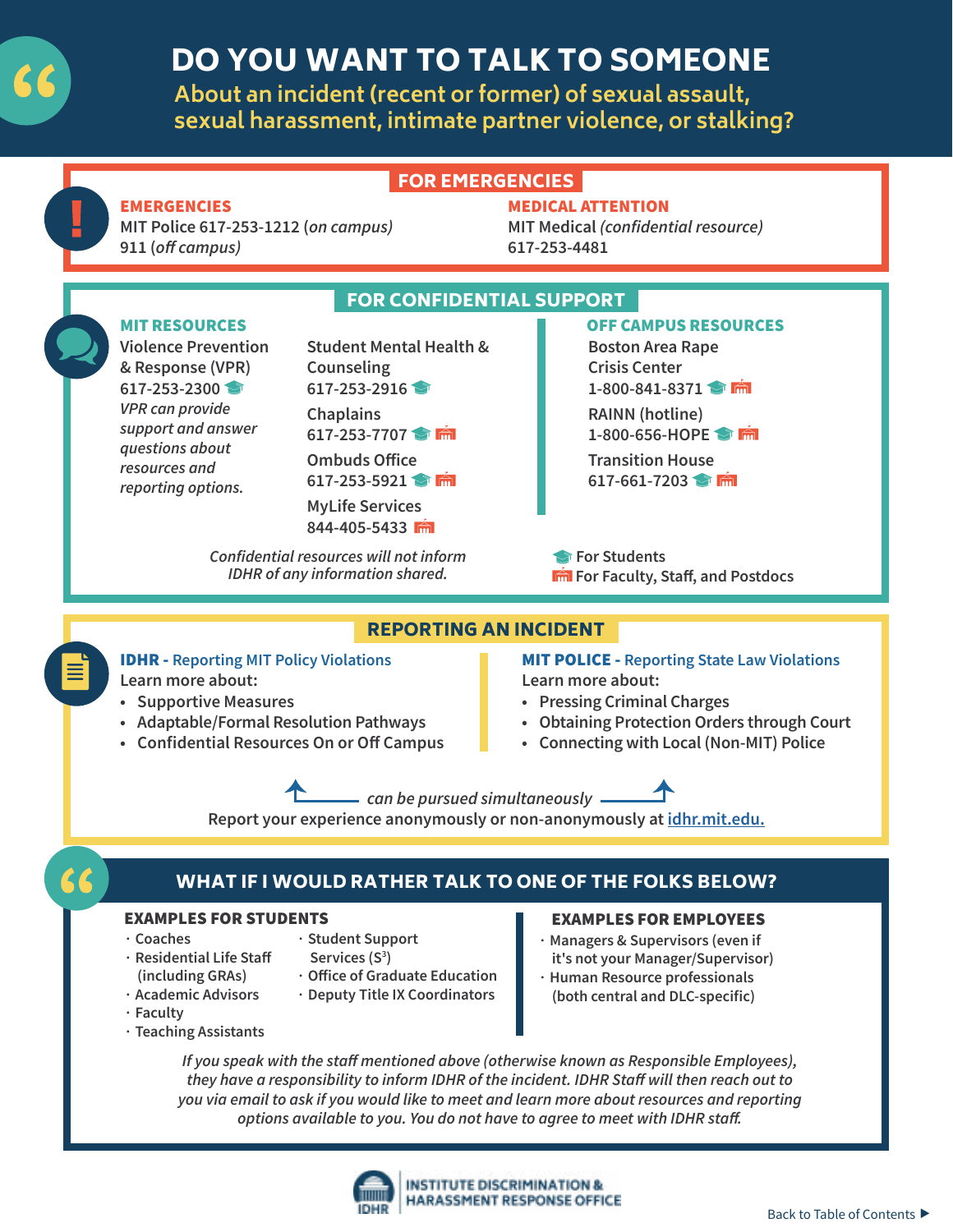# Guide for Responsible Employees **who are Managers or Supervisors**

# **What does "Responsible Employee" mean?**

"Responsible Employee" is the term the Institute Discrimination & Harassment Response Office (IDHR) uses to refer to employees who have an obligation to notify IDHR when they are informed of an incident of sexual harassment or sexual misconduct involving an MIT student.

### **MIT designates this role to ensure the impacted individual has access to comprehensive information about resources, supportive measures, and resolution pathways.**

At MIT, any employee who is not designated as a "confidential resource" is considered a Responsible Employee with regard to allegations of sexual misconduct and sexual harassment involving students. Examples of employees who are Responsible Employees are listed on the right. If you have a question about whether you are a Responsible Employee, email [idhr@mit.edu.](mailto:idhr%40mit.edu?subject=)

### Responsible Employee Examples

Faculty Student Life Staff Residential Life Staff Graduate Resident Advisors (GRAs) Heads of House Teaching Assistants (TAs) **Coaches** Office of Graduate Education (OGE) Academic Advisors Student Support Services (S<sup>3</sup>) Deputy Title IX Coordinators

## **What is my obligation as a Responsible Employee?**

Responsible Employees are required to inform the IDHR Office if they learn of incidents of sexual harassment, sexual misconduct, dating and domestic violence, or stalking involving an MIT student. *To read the full policy about this obligation visit section [9.5.1.5](https://policies.mit.edu/policies-procedures/90-relations-and-responsibilities-within-mit-community/95-harassment) of MIT's Policies & Procedures.*

# **Do I have additional reporting obligations as a Manager/Supervisor?**

In addition to the Responsible Employee obligation described above, managers or supervisors are also required to promptly notify IDHR if they're informed of an allegation that an MIT employee violated MIT's policies against sexual harassment, sexual misconduct (which includes dating violence, domestic violence, and stalking), or discrimination or discriminatory harassment based on a protected status. *To read the full policy about this additional obligation visit section [7.3.1](https://policies.mit.edu/policies-procedures/70-general-employment-policies/73-responsibilities-supervisors#7.3.1) of MIT's Policies & Procedures.*

**How should I respond to a disclosure in my role as a Responsible Employee or in my role as a manager or supervisor?**

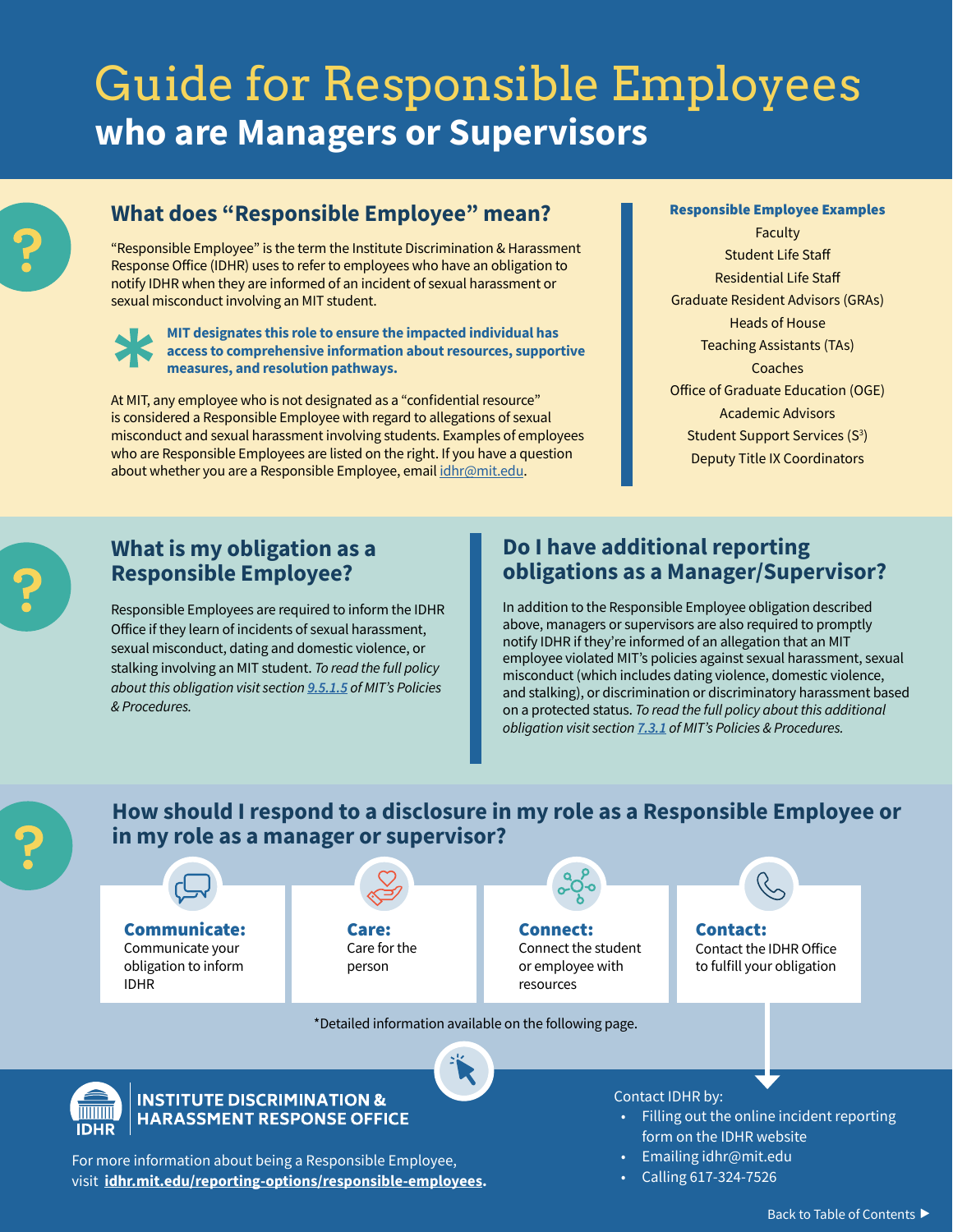

### Communicate your obligation to inform IDHR

### **How to Respond Example of what you can say or do**

"Before we continue, it's important you know that in my role at MIT if I learn of any incident of sexual harassment or sexual

| Gently interrupt if necessary, to remind the person<br>that you are not a confidential resource.                                                                                                                               | misconduct from a student or about incidents of discrimination<br>involving employees, I am required to share that with the<br>Institute Discrimination & Harassment Response Office (IDHR)<br>who will then follow up with resources and information. I'm<br>letting you know this so that you can choose how much you<br>want to share with me. I also want to let you know there are<br>confidential resources available to you." |
|--------------------------------------------------------------------------------------------------------------------------------------------------------------------------------------------------------------------------------|--------------------------------------------------------------------------------------------------------------------------------------------------------------------------------------------------------------------------------------------------------------------------------------------------------------------------------------------------------------------------------------------------------------------------------------|
| Care for the person by responding<br>66<br>with compassion<br>Listen without judgment and offer your support. It<br>is not your job to investigate, so please don't ask<br>detailed questions of the person disclosing to you. | "I'm sorry this happened. I appreciate you telling me.<br>How can I help?"<br>If the student or employee is in immediate crisis inform<br>them that you can help them get in touch with support<br>resources right away. Resources are listed on the next<br>page.                                                                                                                                                                   |
| Let them know that you'll notify the IDHR Office and<br>what they can expect next.                                                                                                                                             | "I'm going to inform the IDHR office about what you've told<br>me. They will follow up with you to share information about<br>resources and options available to you. It's completely your<br>choice whether or not to meet with them."                                                                                                                                                                                              |
| <b>Connect the person with resources</b><br>66                                                                                                                                                                                 | "There are a number of places you can reach out to for more<br>information and support, including confidential resources. Here<br>is a list of resources (resources outlined on next page) for you. If it<br>would be helpful, I would be happy to help you get in touch with<br>any of these resources."                                                                                                                            |
| <b>Contact the IDHR Office</b><br>Promptly share what you learned with the IDHR<br>Office                                                                                                                                      | Contact IDHR by filling out the incident reporting form on our<br>website at idhr.mit.edu, by emailing idhr@mit.edu or by calling<br>617-324-7526. Share all details that you know about the incident,<br>including: names, dates, location.                                                                                                                                                                                         |
|                                                                                                                                                                                                                                | IDHR staff will email the student or employee to invite them to<br>meet and discuss the resources and reporting options available                                                                                                                                                                                                                                                                                                    |

Adapted from Berkeley's Responsible Employee Quick Guide

## **What material or resource can I share with the person?** Learning that someone has experienced sexual





[Brochure](http://idhr.mit.edu/sites/default/files/documents/Web_MIT%20IDHR%20Resources%20for%20Survivors%20Brochure%20v091020.pdf) [Bathroom Sticker](http://idhr.mit.edu/education/materials/bathroom-stickers)



[Sexual Misconduct](http://idhr.mit.edu/sites/default/files/documents/IDHR%20Sexual%20Misconduct%20Resource%20Sheet%20v6.1.pdf)  Handout

# **Take care of yourself.**

misconduct or other discrimination can be very difficult. Remember that there are resources available to support you as well. Consider reaching out to Violence Prevention & Response (VPR), Boston Area Rape Crisis Center (BARCC), Ombuds Office, or MyLifeServices for support.

to them. The individual has no obligation to meet with IDHR.